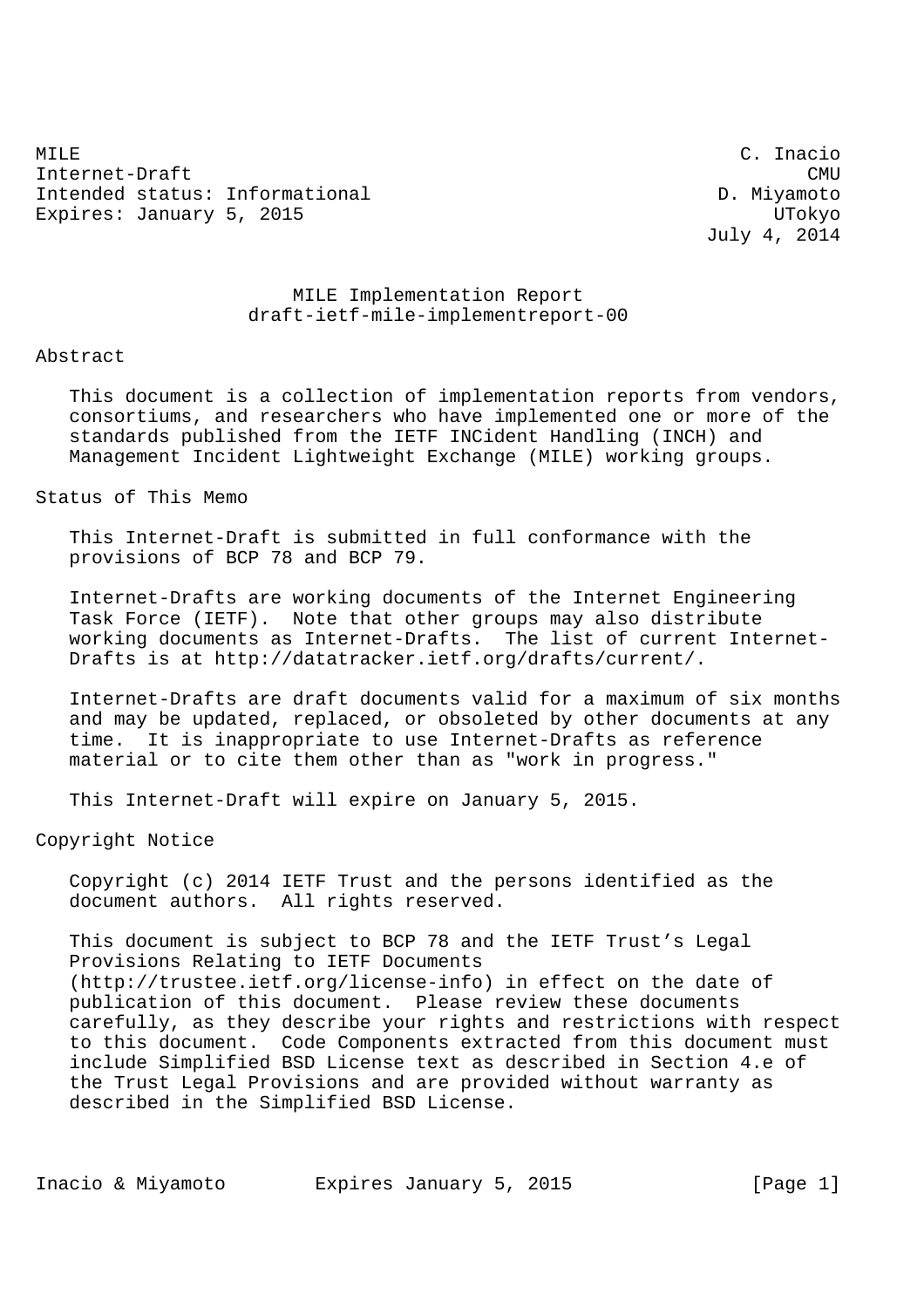|  |  | Table of Contents |
|--|--|-------------------|
|--|--|-------------------|

| $1$ .<br>Introduction                                       |                                                     |  |  |  |  |  |  |  |  |    |
|-------------------------------------------------------------|-----------------------------------------------------|--|--|--|--|--|--|--|--|----|
| 2. Consortiums and Information Sharing and Analysis Centers |                                                     |  |  |  |  |  |  |  |  |    |
|                                                             |                                                     |  |  |  |  |  |  |  |  |    |
|                                                             | 2.1. Anti-Phishing Working Group                    |  |  |  |  |  |  |  |  | 3  |
|                                                             | 2.2. Advanced Cyber Defence Centre (ACDC)           |  |  |  |  |  |  |  |  |    |
| 3. Open Source Implementations                              |                                                     |  |  |  |  |  |  |  |  |    |
|                                                             |                                                     |  |  |  |  |  |  |  |  |    |
|                                                             | 3.2. NICT IODEF-SCI implementation                  |  |  |  |  |  |  |  |  |    |
|                                                             |                                                     |  |  |  |  |  |  |  |  |    |
|                                                             |                                                     |  |  |  |  |  |  |  |  | 4  |
|                                                             | 4.2. IncMan Suite, DFLabs                           |  |  |  |  |  |  |  |  |    |
|                                                             | 4.3. Surevine Proof of Concept                      |  |  |  |  |  |  |  |  | 6  |
|                                                             | 4.4. MANTIS Cyber-Intelligence Management Framework |  |  |  |  |  |  |  |  | 6  |
| 5. Vendors with Planned Support                             |                                                     |  |  |  |  |  |  |  |  |    |
|                                                             |                                                     |  |  |  |  |  |  |  |  |    |
|                                                             |                                                     |  |  |  |  |  |  |  |  |    |
|                                                             |                                                     |  |  |  |  |  |  |  |  |    |
|                                                             |                                                     |  |  |  |  |  |  |  |  | 9  |
|                                                             |                                                     |  |  |  |  |  |  |  |  | 9  |
| 8 <sub>1</sub>                                              |                                                     |  |  |  |  |  |  |  |  | 9  |
|                                                             |                                                     |  |  |  |  |  |  |  |  |    |
|                                                             |                                                     |  |  |  |  |  |  |  |  | 10 |
|                                                             |                                                     |  |  |  |  |  |  |  |  | 10 |
|                                                             |                                                     |  |  |  |  |  |  |  |  |    |

## 1. Introduction

 This document is a collection of implementation reports from vendors and researchers who have implemented one or more of the standards published from the INCH and MILE working groups. The standards include:

- o Incident Object Description Exchange Format (IODEF) v1, RFC5070,
- o Incident Object Description Exchange Format (IODEF) v2, RFC5070-bis,
- o Extensions to the IODEF-Document Class for Reporting Phishing, RFC5901
- o Sharing Transaction Fraud Data, RFC5941
- o IODEF-extension for Structured Cybersecurity Information, RFCXXXX
- o Real-time Inter-network Defense (RID), RFC6545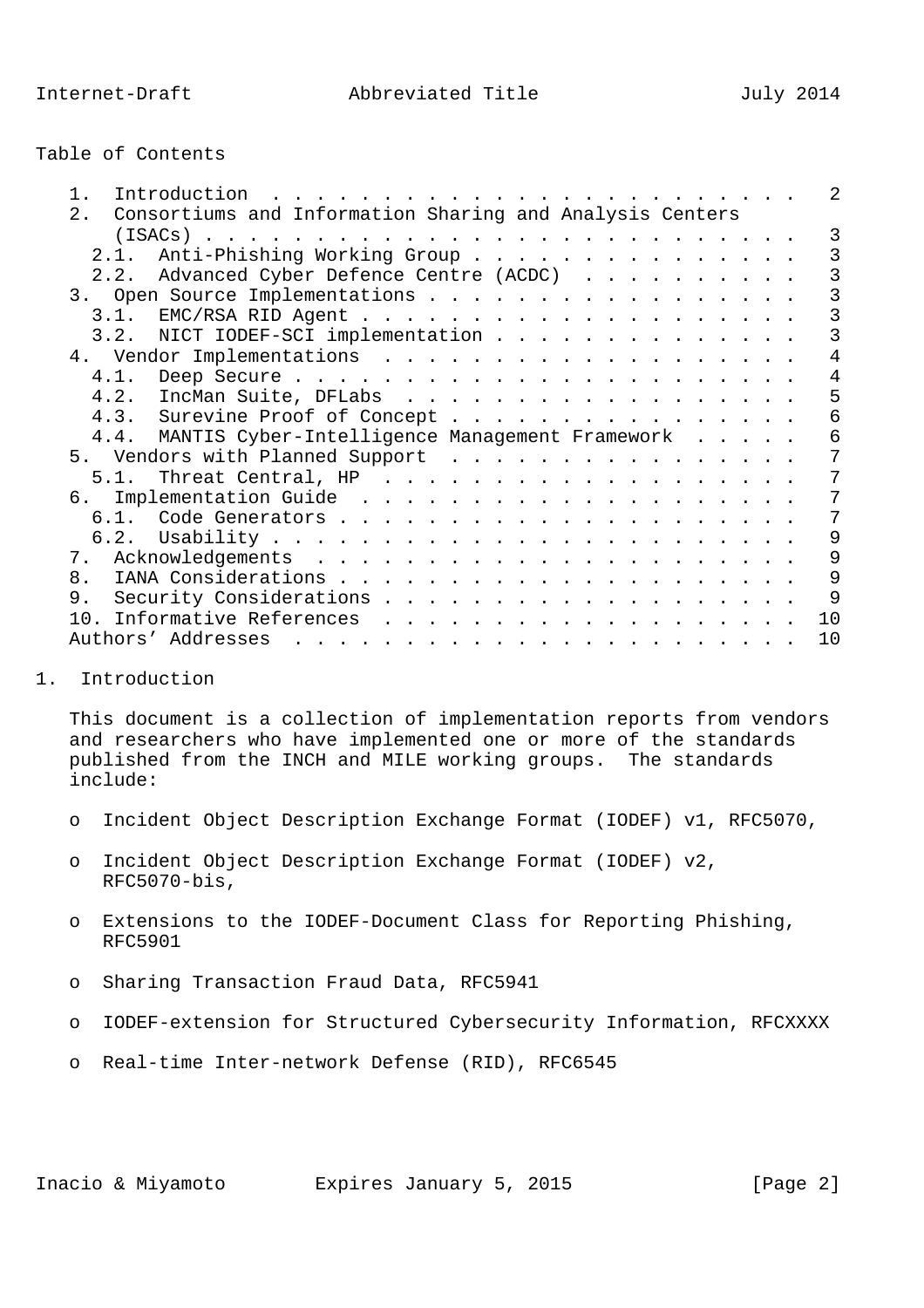o Transport of Real-time Inter-network Defense (RID) Messages over HTTP/TLS, RFC6546.

 The implementation reports included in this document have been provided by the team or product responsible for the implementations of the mentioned RFCs. Additional submissions are welcome and should be sent to the draft editor. A more complete list of implementations, including open source efforts and vendor products, can also be found at the following location:

http://siis.realmv6.org/implementations/

- 2. Consortiums and Information Sharing and Analysis Centers (ISACs)
- 2.1. Anti-Phishing Working Group

 Description of how IODEF is used will be provided in a future revision.

2.2. Advanced Cyber Defence Centre (ACDC)

 Description of how IODEF is used will be provided in a future revision. http://www.botfree.eu/

- 3. Open Source Implementations
- 3.1. EMC/RSA RID Agent

 The EMC/RSA RID agent is an open source implementation of the Internet Engineering Task Force (IETF) standards for the exchange of incident and indicator data. The code has been released under an MIT license and development will continue with the open source community at the Github site for RSA Intelligence Sharing:

https://github.com/RSAIntelShare/RID-Server.git

 The code implements the RFC6545, Real-time Inter-network Defense (RID) and RFC6546, Transport of RID over HTTP/TLS protocol. The code supports the evolving RFC5070-bis Incident Object Description Exchange Format (IODEF) data model from the work in the IETF working group Managed Incident Lightweight Exchange (MILE).

3.2. NICT IODEF-SCI implementation

 Japan's National Institute of Information and Communications Technology (NICT) Network Security Research Institute implemented open source tools for exchanging, accumulating, and locating IODEF- SCI documents.

Inacio & Miyamoto Bxpires January 5, 2015 [Page 3]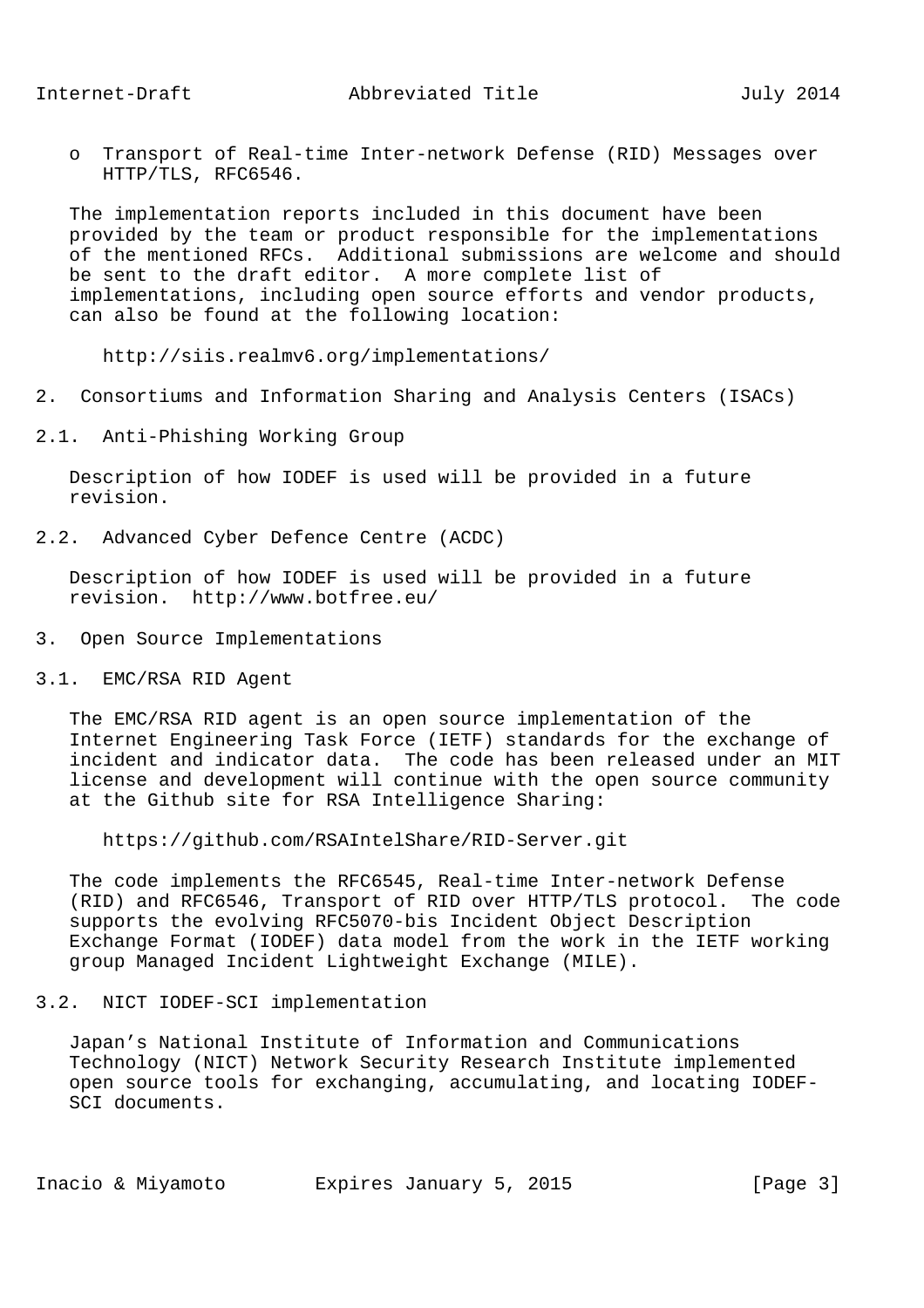Three tools are available in GitHub. They assist the exchange of IODEF-SCI documents between parties. IODEF-SCI is the IETF draft that extends IODEF so that IODEF document can embed structured cybersecurity information (SCI). For instance, it can embed MMDEF, CEE, MAEC in XML and CVE identifiers.

 The three tools are generator, exchanger, and parser. The generator generates IODEF-SCI document or appends an XML to existing IODEF document. The exchanger sends the IODEF document to its correspondent node. The parser receives, parses, and stores the IODEF-SCI document. It also equips the interface that enable users to locate IODEF-SCI documents it has ever received. The code has been released under an MIT license and development will continue here.

 Note that users can enjoy this software with their own responsibility.

Available Online:

https://github.com/TakeshiTakahashi/IODEF-SCI

- 4. Vendor Implementations
- 4.1. Deep Secure

Deep-Secure Guards are built to protect a trusted domain from:

- o releasing sensitive data that does not meet the organisational security policy
- o applications receiving badly constructed or malicious data which could exploit a vulnerability (known or unknown)

 Deep-Secure Guards support HTTPS and XMPP (optimised server to server protocol) transports. The Deep-Secure Guards support transfer of XML based business content by creating a schema to translate the known good content to and from the intermediate format. This means that the Deep-Secure Guards can be used to protect:

- o IODEF/RID using the HTTPS transport binding (RFC 6546)
- o IODEF/RID using an XMPP binding
- o ROLIE using HTTPS transport binding (draft-field-mile-rolie-02)
- o STIX/TAXII using the HTTPS transport binding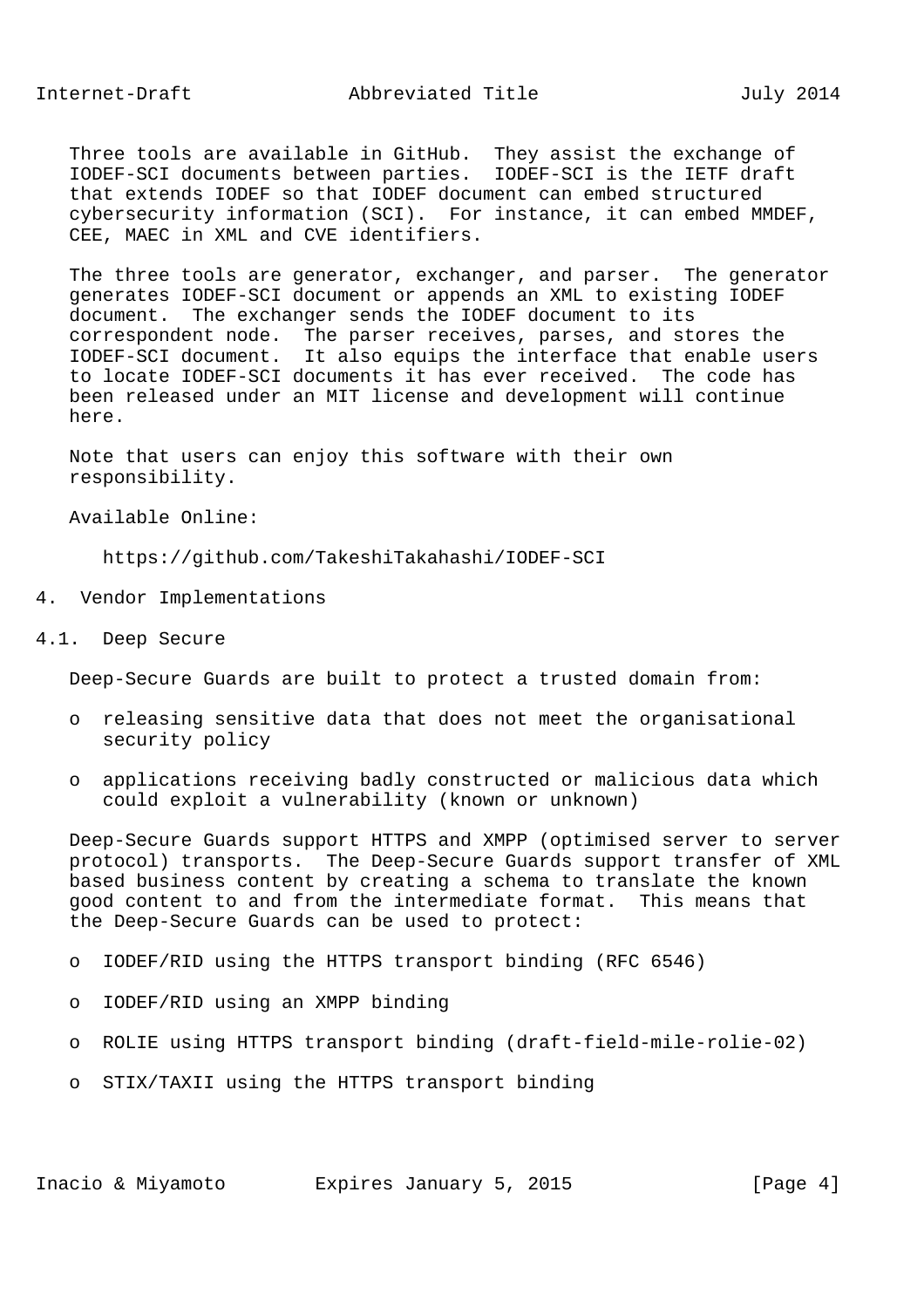Internet-Draft Abbreviated Title July 2014

 Deep-Secure Guards also support the SMTP transport and perform deep content inspection of content including XML attachments. The Mail Guard supports S/MIME and Deep Secure are working on support for the upcoming PLASMA standard which enables information centric policy enforcement of data.

## 4.2. IncMan Suite, DFLabs

 The Incident Object Description Exchange Format, documented in the RFC 5070, defines a data representation that provides a framework for sharing information commonly exchanged by Computer Security Incident Response Teams (CSIRTs) about computer security incidents. IncMan Suite implements the IODEF standard for exchanging details about incidents, either for exporting and importing activities. This has been introduced to enhance the capabilities of the various CSIRT, to facilitate collaboration and sharing of useful experiences, conveying awareness on specific cases.

 The IODEF implementation is specified as an XML schema, therefore all data are stored in an xml file: in this file all data of an incident are organized in a hierarchical structure to describe the various objects and their relationships.

 IncMan Suite relies on IODEF as a transport format, composed by various classes for describing the entities which are part of the incident description: for instance the various relevant timestamps (detect time , start time, end time, report time), the techniques used by the intruders to perpetrate the incident, the impact of the incident, either technical and non-technical (time and monetary) and obviously all systems involved in the incident.

## 4.2.1. Exporting Incidents

 Each incident defined in IncMan Suite can be exported via a User Interface feature and it will populate an xml document. Due to the nature of the data processed, the IODEF extraction might be considered privacy sensitive by the parties exchanging the information or by those described by it. For this reason, specific care needs to be taken in ensuring the distribution to an appropriate audience or third party, either during the document exchange and subsequent processing.

 The xml document generated will include description and details of the incident along with all the systems involved and the related information. At this stage it can be distributed for import into a remote system.

Inacio & Miyamoto Bxpires January 5, 2015 [Page 5]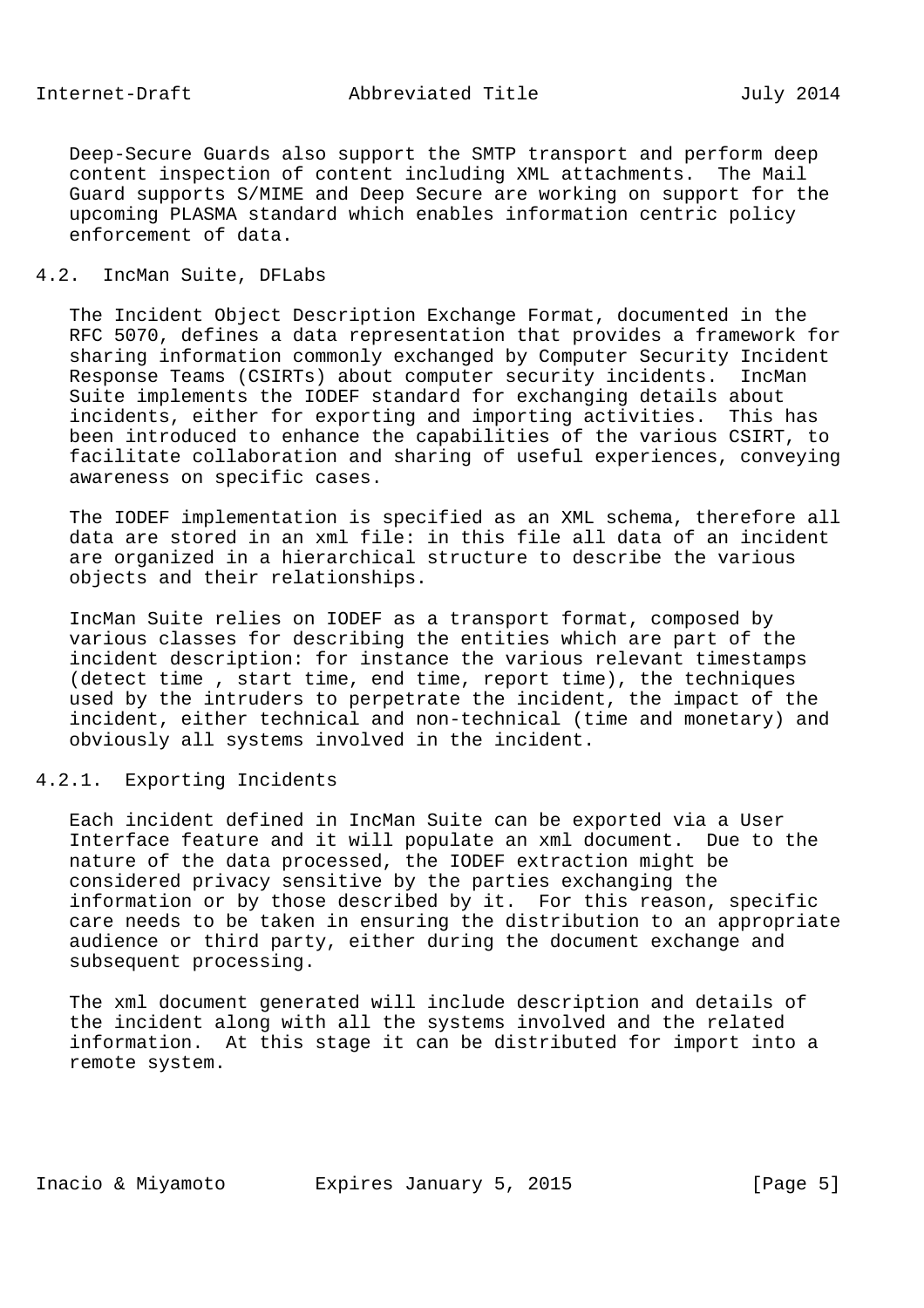# 4.2.2. Importing Incidents

 IncMan Suite provides a functionality to import incidents stored in files and transported via IODEF-compliant xml documents. The importing process comprises of two steps: firstly, the file is inspected to validate if well formed, then all data are uploaded inside the system.

 If an incident is already existing in the system with the same incident id, the new one being imported will be created under a new id. This approach prevents from accidentally overwriting existing info or merging inconsistent data.

IncMan Suite includes also a feature to upload incidents from emails.

 The incident, described in xml format, can be stored directly into the body of the email message or transported as an attachment of the email. At regular intervals, customizable by the user, IncMan Suite monitors for incoming emails, filtered by a configurable white-list and black-list mechanism on the sender's email account, then a parser processes the received email and a new incident is created automatically, after having validated the email body or the attachment to ensure it is a well formed format.

4.3. Surevine Proof of Concept

 XMPP is enhanced and extended through the XMPP Extension Protocols (or XEPs). XEP-0268 (http://xmpp.org/extensions/xep-0268.html) describes incident management (using IODEF) of the XMPP network itself, effectively supporting self-healing the XMPP network. In order to more generically cover incident management of a network and over a network, XEP-0268 requires some updates. We are working on these changes together with a new XEP that supports "social networking" over XMPP, enhancing the publish-and-subscribe XEP (XEP- 0060). This now allows nodes to publish any type of content and subscribe to and therefore receive the content. XEP-0268 will be used to describe IODEF content. We now have an alpha version of the server-side software and client-side software required to demonstrate the "social networking" capability and are currently enhancing this to support Cyber Incident management in real-time.

4.4. MANTIS Cyber-Intelligence Management Framework

 MANTIS provides an example implementation of a framework for managing cyber threat intelligence expressed in standards such as STIX, CybOX, IODEF, etc. The aims of providing such an example implementation are:

Inacio & Miyamoto **Expires January 5, 2015** [Page 6]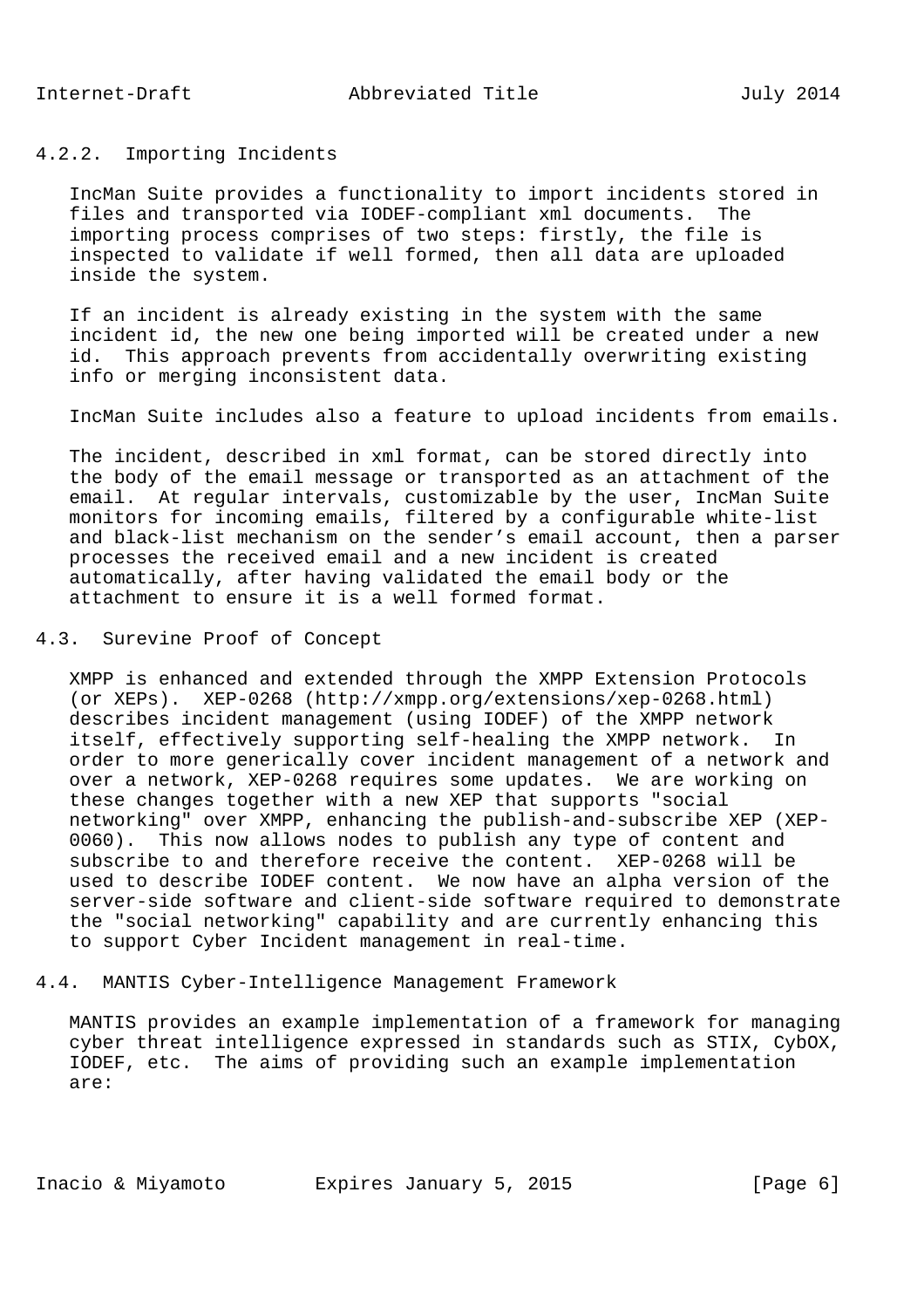- o To aide discussions about emerging standards such as STIX, CybOX et al. with respect to questions regarding tooling: how would a certain aspect be implemented, how do changes affect an implementation? Such discussions become much easier and have a better basis if they can be lead in the context of example tooling that is known to the community.
- o To lower the entrance barrier for organizations and teams (esp. CERT teams) in using emerging standards for cyber-threat intelligence management and exchange.
- o To provide a platform on the basis of which research and community-driven development in the area of cyber-threat intelligence management can occur.
- 5. Vendors with Planned Support
- 5.1. Threat Central, HP

 HP has developed HP Threat Central, a security intelligence platform that enables automated, real-time collaboration between organizations to combat today's increasingly sophisticated cyber attacks. One way automated sharing of threat indicators is achieved is through close integration with the HP ArcSight SIEM for automated upload and consumption of information from the Threat Central Server. In addition HP Threat Central supports open standards for sharing threat information so that participants who do not use HP Security Products can participate in the sharing ecosystem. General availability of Threat Central will be in 2014. It is planned that future versions also support IODEF for the automated upload and download of threat information.

6. Implementation Guide

 The section aims at sharing the tips for development of IODEF-capable systems.

6.1. Code Generators

 For implementing IODEF-capable systems, it is feasible to employ code generators for XML Schema Document (XSD). The generators are used to save development costs since they automatically create useful libraries for accessing XML attributes, composing messages, and/or validating XML objects. The IODEF XSD was defined in section 8 of RFC 5070, and is availabe at http://www.iana.org/assignments/xml registry/schema/iodef-1.0.xsd.

Inacio & Miyamoto Bxpires January 5, 2015 [Page 7]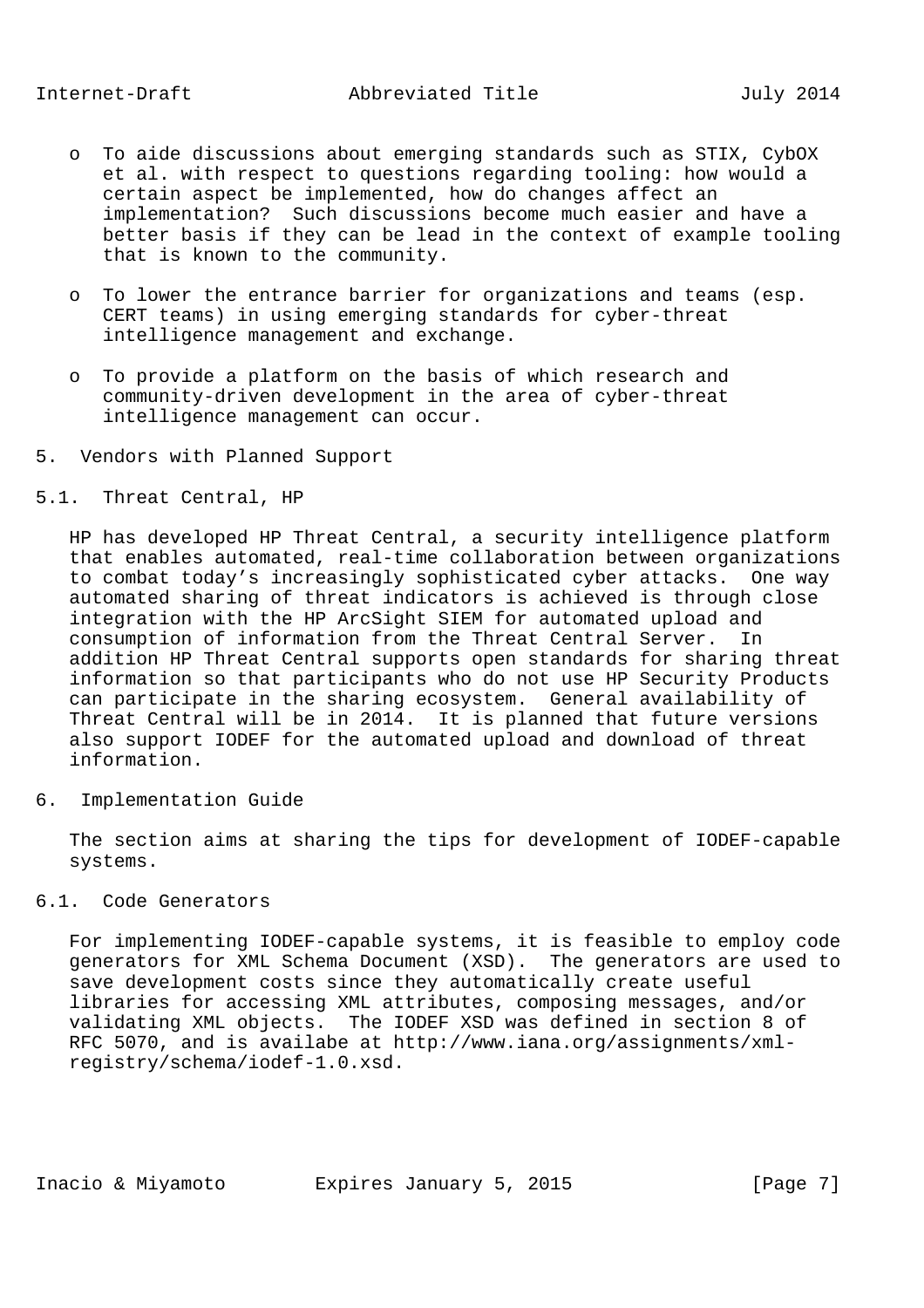However, there still remains some problem. Due to the complexity of IODEF XSD, some code generators could not generate from the XSD file. The tested code generators were as follows.

- o XML::Pastor [XSD:Perl] (Perl)
- o RXSD [XSD:Ruby] (Ruby)
- o PyXB [XSD:Python] (Python)
- o JAXB [XSD:Java] (Java)
- o CodeSynthesis XSD [XSD:Cxx] (C++)
- o Xsd.exe [XSD:CS] (C#)

 For instance, we have used XML::Pastor, but it could not properly understand its schema due to the complexity of IODEF XSD. The same applies to RXSD and JAXB. Only PyXB, CodeSynthesis XSD and Xsd.exe were able to understand the schema.

 There is no recommended workaround, however, a double conversion of XSD file is one option to go through the situation; it means XSD is serialized to XML, and it is again converted to XSD. The resultant XSD was process-able by the all tools above.

 It should be noted that IODEF uses '-' (hyphen) symbols in its classes or attributes, listed as follows.

- o IODEF-Document Class; it is the top level class in the IODEF data model described in section 3.1 of [RFC5070].
- o The vlan-name and vlan-num Attribute; according to section 3.16.2 of [RFC5070], they are the name and number of Virtual LAN and are the attributes for Address class.
- o Extending the Enumerated Values of Attribute; according to section 5.1 of [RFC5070], it is a extension techniques to add new enumerated values to an attribute, and has a prefix of "ext-", e.g., ext-value, ext-category, ext-type, and so on.

 According to the language specification, many programing language prohibit to contain '-' symbols in the name of class. The code generators must replace or remove '-' when building the librarlies. They should have the name space to restore '-' when outputting the XML along with IODEF XSD.

Inacio & Miyamoto **Expires January 5, 2015** [Page 8]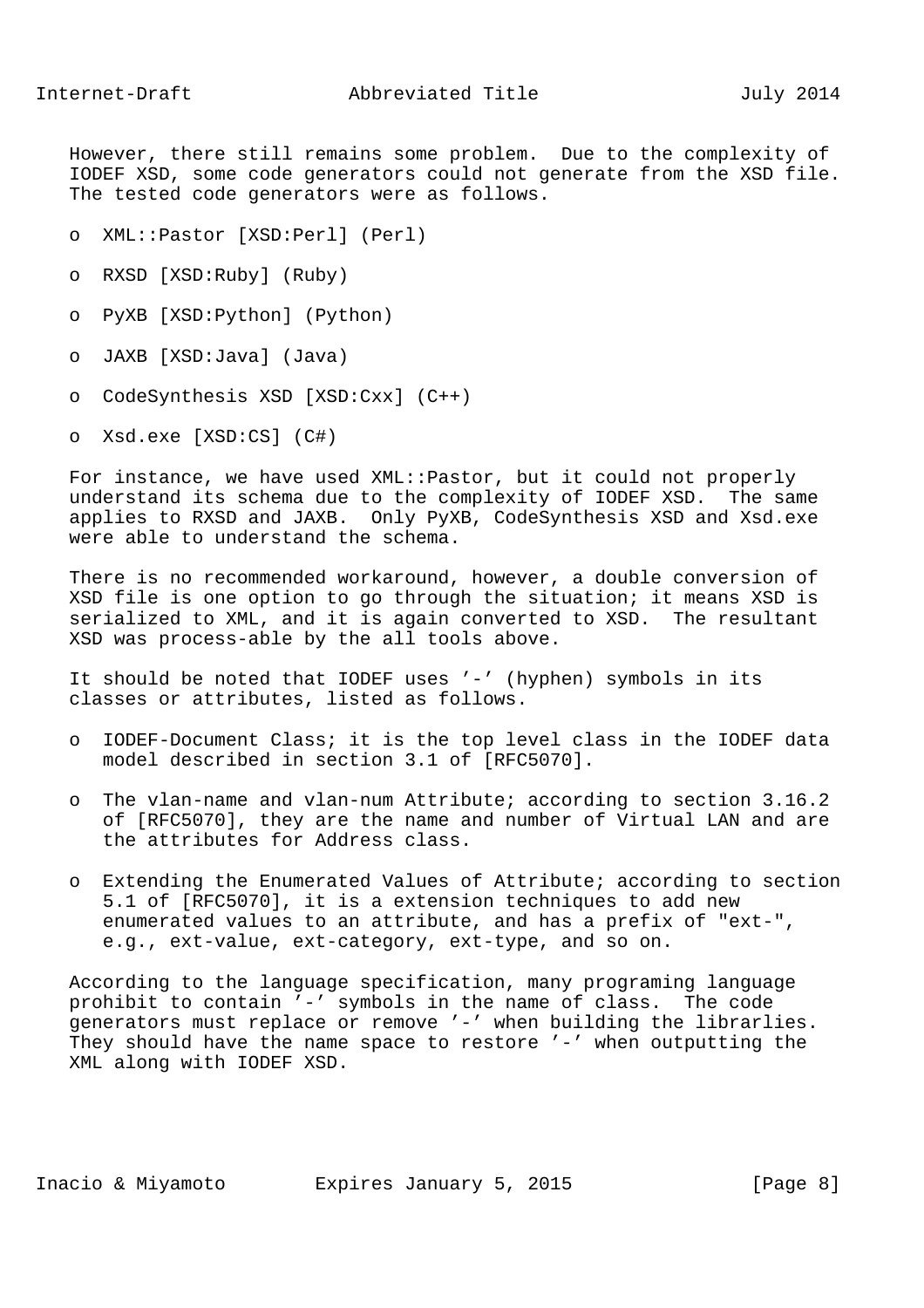Here notes some tips to avoid problems.

- o IODEF has category attribute for NodeRole class. Though various categories are described, they are not enough. For example, in the case of web mail servers, you should choose either "www" or "mail". One suggestion is selecting "mail" as the category attribute and adding "www" for another attirbute.
- o The numbering of Incident ID needs to be considered. Otherwise, information, such as the number of incidents within certain period could be observed by document receivers. For instance, we could randomize the assignment of the numbers.

#### 7. Acknowledgements

 The MILE Implementation report has been compiled through the submissions of implementers of INCH and MILE working group standards. A special note of thanks to the following contributors:

John Atherton, Surevine

Humphrey Browning, Deep-Secure

Dario Forte, DFLabs

Tomas Sander, HP

Ulrich Seldeslachts, ACDC

 Takeshi Takahashi, National Institute of Information and Communications Technology Network Security Research Institute

Kathleen Moriarty, EMC

Bernd Grobauer, Siemens

8. IANA Considerations

This memo includes no request to IANA.

9. Security Considerations

 This draft provides a summary of implementation reports from researchers and vendors who have implemented RFCs and drafts from the MILE and INCH working groups. There are no security considerations added in this draft because of the nature of the document.

Inacio & Miyamoto Bxpires January 5, 2015 [Page 9]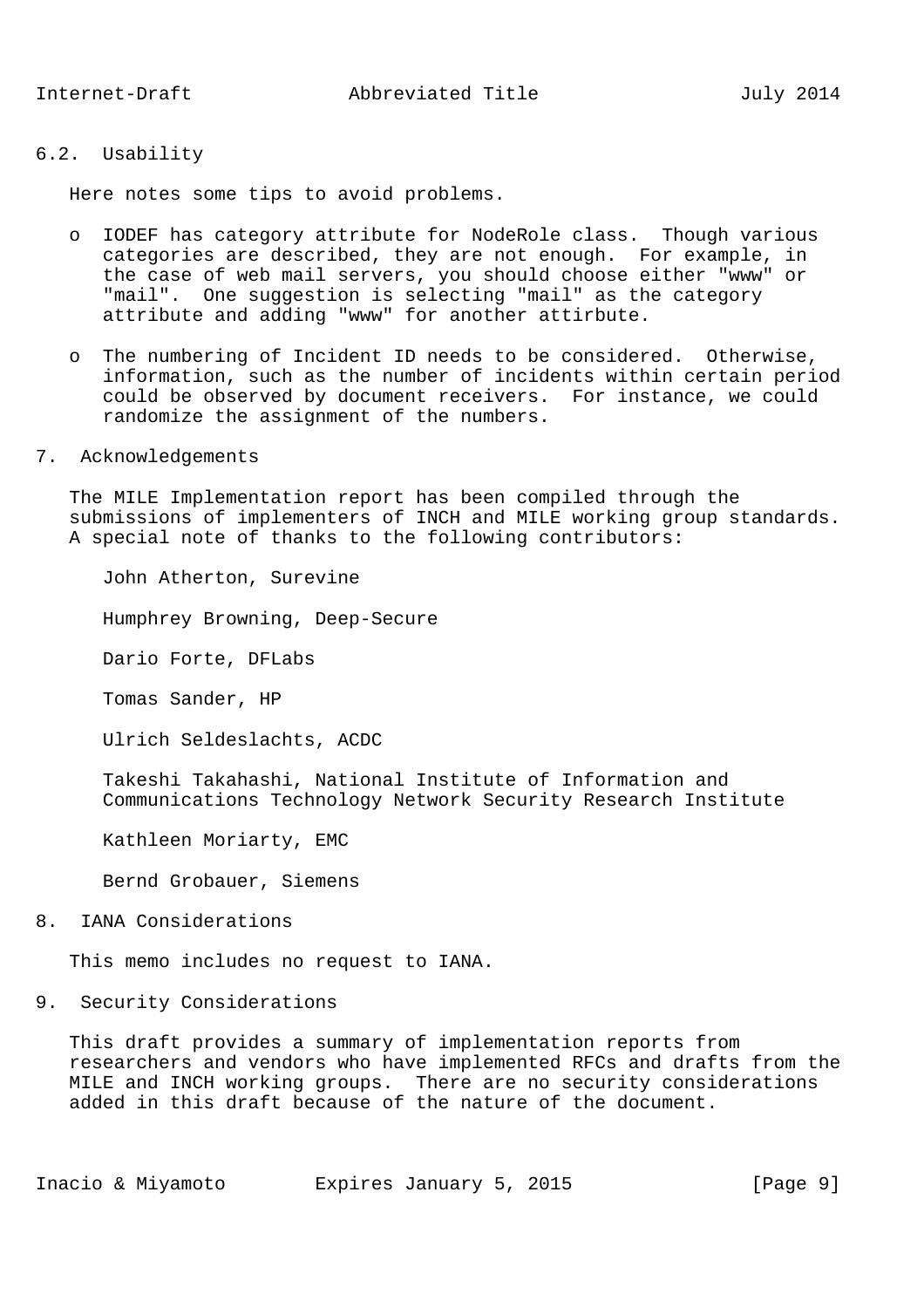10. Informative References

| [RFC5070] Danyliw, R., Meijer, J., and Y. Demchenko, "The Incident |
|--------------------------------------------------------------------|
| Object Description Exchange Format", RFC 5070, December            |
| 2007.                                                              |

- [RFC5901] Cain, P. and D. Jevans, "Extensions to the IODEF-Document Class for Reporting Phishing", RFC 5901, July 2010.
- [RFC5941] M'Raihi, D., Boeyen, S., Grandcolas, M., and S. Bajaj, "Sharing Transaction Fraud Data", RFC 5941, August 2010.
- [RFC6545] Moriarty, K., "Real-time Inter-network Defense (RID)", RFC 6545, April 2012.
- [RFC6546] Trammell, B., "Transport of Real-time Inter-network Defense (RID) Messages over HTTP/TLS", RFC 6546, April 2012.
- [XSD:CS] Microsoft, "XML Schema Definition Tool (Xsd.exe)", <http://www.codesynthesis.com/>.
- [XSD:Cxx] CodeSynthesis, "XSD XML Data Binding for C++", <http://www.codesynthesis.com/>.

### [XSD:Java]

```
 Project Kenai, "JAXB Reference Implementation",
<https://jaxb.java.net/>.
```
## [XSD:Perl]

 Ulsoy, A., "XML::Pastor", <http://search.cpan.org/˜aulusoy/XML-Pastor-1.0.4/>.

#### [XSD:Python]

 Bigot, P., "PyXB: Python XML Schema Bindings", <https://pypi.python.org/pypi/PyXB>.

## [XSD:Ruby]

 Morsi, M., "RXSD - XSD / Ruby Translator", <https://github.com/movitto/RXSD>.

# Authors' Addresses